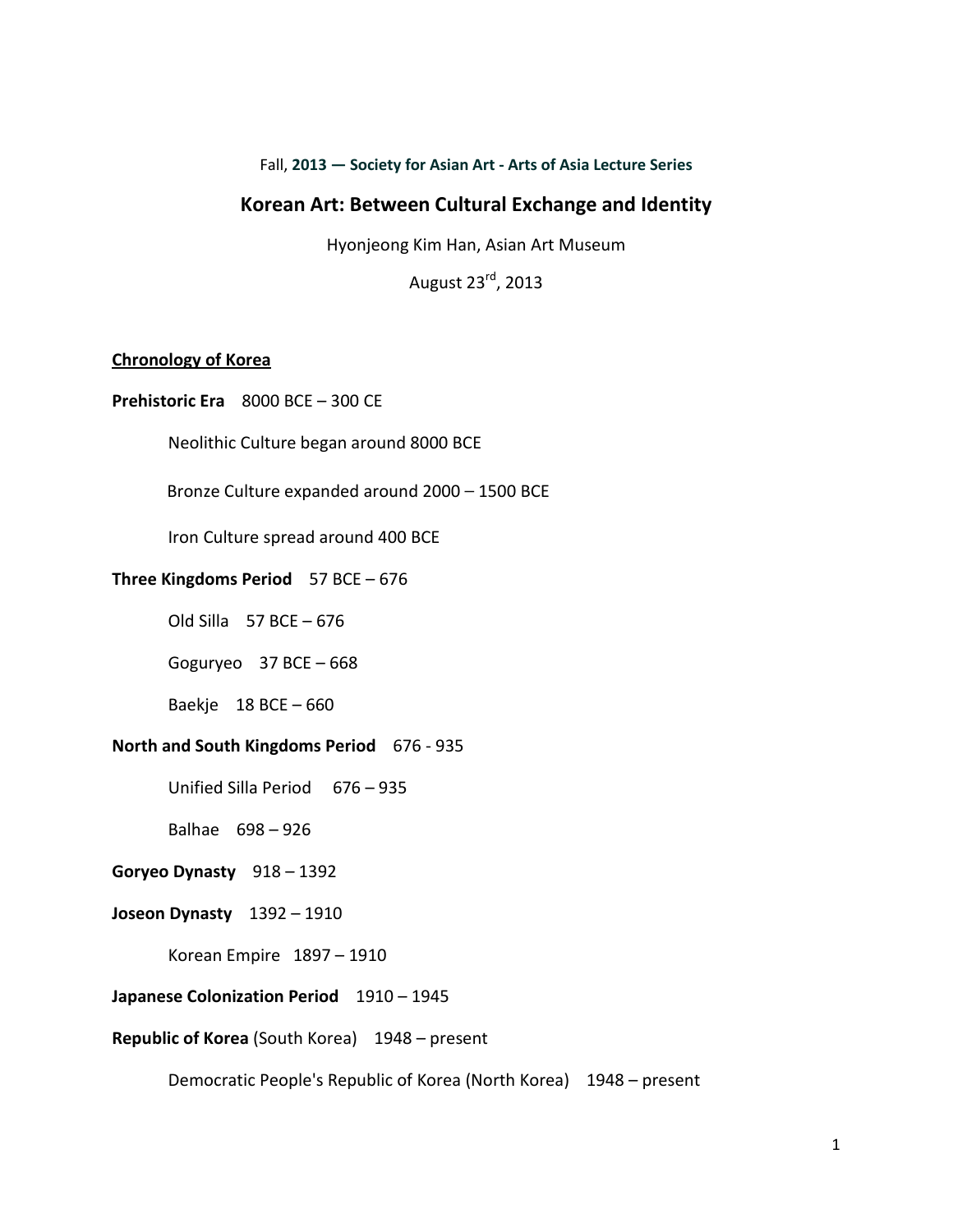# **Important people, artworks and terms**

- Pensive Bodhisattva 반가사유상, Maitreya Buddha, The Buddha of the Future (Korean, *Mi-rug*; Chinese, *Mile*; Japanese, *Miroku*)
- King Taejo, Yi Seonggye 이성계 (1335-1408), the founder of the Joseon dynasty
- King Sejong, the Great 세종대왕 (1397–1450, reigned 1418–1450)
- King/Emperor Gojong, 고종 (1852–1919, reigned 1863–1907)
- An Gyeon 안견 (active ca. 1440–1470), "Dream Journey to the Peach Blossom Land 몽유도원도," 1447, The Central Library, Tenri University, Nara, Japan.
- Gang Hui-an 강희안 (1417-1464)," Lofty Scholar Contemplating Water 고사관수도," mid-15<sup>th</sup> century, National Museum of Korea.
- Kim Myeongguk 김명국 (born 1600), "Travel Through Deep Snow Mountains 설중귀로도," mid-17<sup>th</sup> century, National Museum of Korea.
- Jeong Seon 정선 (1676–1759), " Complete View of Mount Geumgang 금강전도," 1734, Leeum, Samsung Museum of Art
- Kim Hongdo 김홍도 (1745–approx. 1806), "Album of Genre Painting 풍속화첩", 18<sup>th</sup> century, National Museum of Korea
- Shin Yunbok 신윤복 (born 1758)
- Neo-Confucianism; yi 理 (the patterning principle of the universe); gi 氣 (the primal matter-engergy)
- Four social classes in the Joseon dynasty
	- o Yangban (officials of the two categories–civil and military)
	- o Jung-in (middle classes, including professions such as medicine, astrology and law)
	- o Sang-in (farmers, artisans and merchants)
	- o Cheonmin (slaves, entertainers, shamans, and butchers)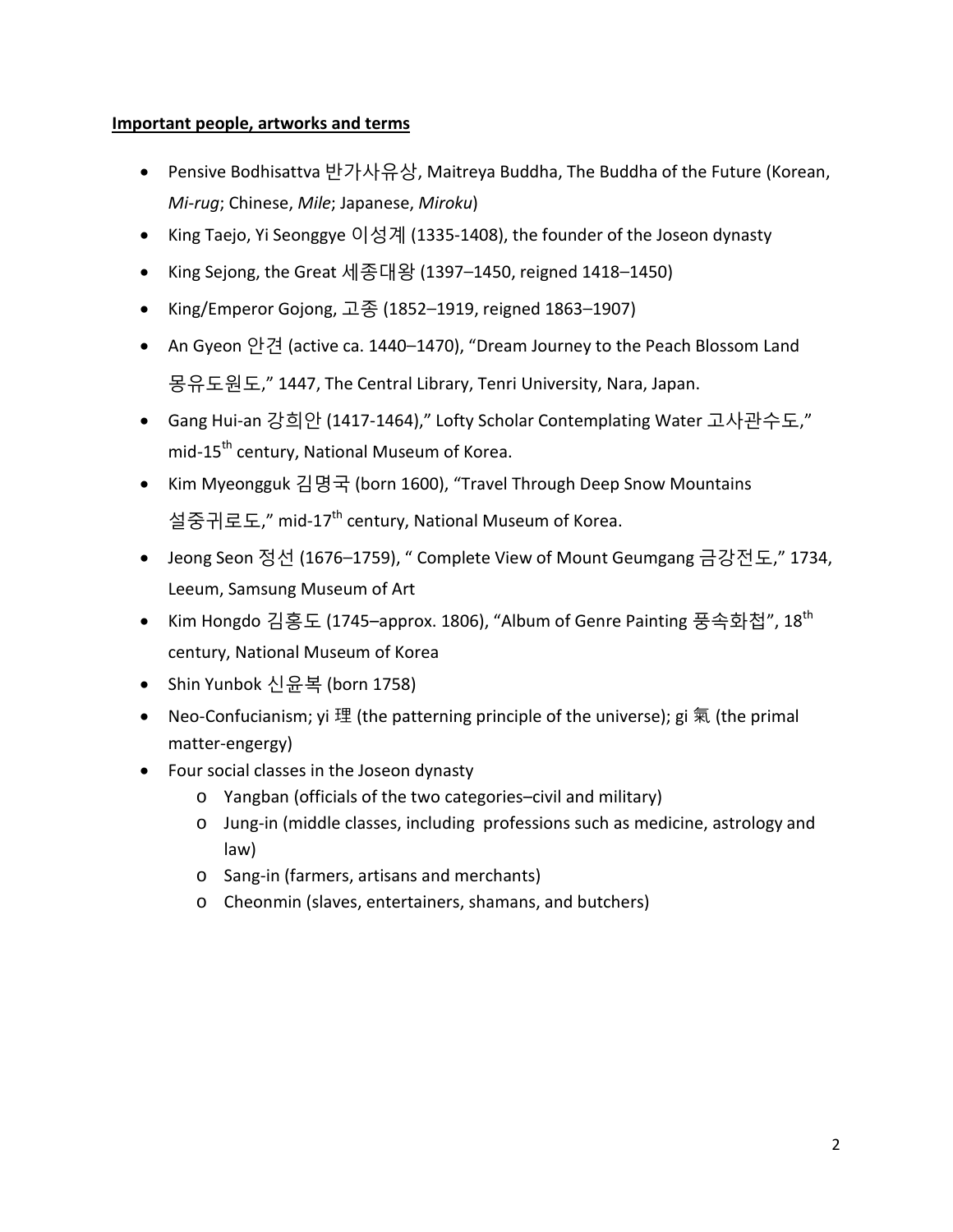## **Selected readings on Korean culture and history**

Choe, Yong-ho, Peter H. Lee, and William Theodore de Bary, eds. *Sources of Korean Tradition*. Vol. 1-2, New York: Columbia University Press, 2000.

Duncan, John B. *The Origins of the Joseon Dynasty*. Seattle: University of Washington Press, 2000.

Ebrey, Patricia, Anne Walthall, and James Palais. *Pre-Modern East Asia: To 1800, A Cultural, Social and Political History*. Wadsworth, 2009.

Elman, Benjamin, John B. Duncan, and Herman Ooms. *Rethinking Confucianism: Past and Present in China, Japan, Korea, and Vietnam*. Los Angeles: UCLA Asian Pacific Monograph Series, 2002.

Haboush, JaHyun Kim. "The Confucianization of Korean Society." In Gilbert Rozman, ed. *The East Asian Region: Confucian Heritage and Its Modem Adaptation.* Princeton, NJ: Princeton University Press, 1991, 84-110.

Haboush, JaHyun Kim. *A Heritage of Kings: One Man's Monarchy in the Confucian World.* New York: Columbia University Press, 1988.

Han, Young Woo. *A Review of Korean History*. Vol. 1-3, Kyongsaewon Publishing Company, 2010.

Hong Sunmin. *The Story of Our Palaces.* Gyeonggido Pajusi: Cheongnyeonsa, 1999.

Hwang Jihyun, Jeonghye Pak, Kyunghee Jang, and the National Museum of Korea. *Celebrating Events with Banquets and Ceremonies in the Joseon Dynasty*. Seoul: National Museum of Korea, 2011.

Jeong Manjo, John B. Duncan, and the Academy for Korean Studies. *The Institutional Basis of Civil Governance in the Joseon Dynasty.* Seoul: Seoul Selection, 2009.

Kim Dongno, John B. Duncan, and Dohyeon Kim*. Reform and Modernity in the Taehan Empire*. Yonsei Korean Studies Series, vol. 2. Seoul: Jimoondang, 2006.

Kim, Kumja Paik, "Korean Art Collections and Galleries in US Museums," in National Museum of Korea, *Korean Art from the United States* (2012), 192-207.

Kim Moon-sik et al. *The Country and the King Viewed from Various Cultures.* Seoul: Doosandonga, 2008.

Lee, Ki-Baek. *New History of Korea*. Boston: Harvard University Press, 1984.

Lee, Peter H. & Wm. Theodore de Bary, eds., *Sources of Korean Tradition*, Vol. 1: *Early Through 16th century*. New York: Columbia University Press, 2000.

McCann, David R. *Early Korean Literature*. New York: Columbia University Press, 2000.